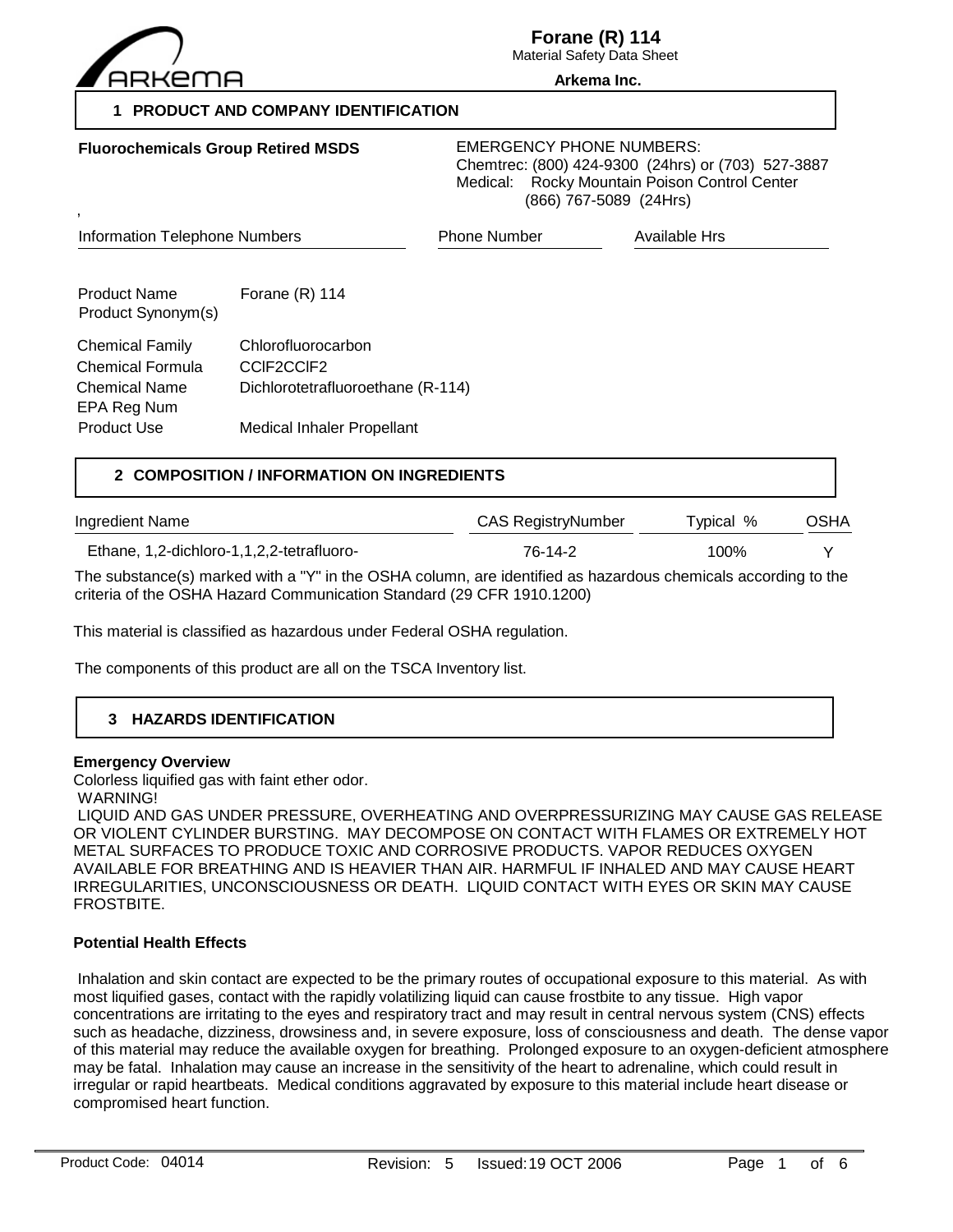

## **4 FIRST AID MEASURES**

IF IN EYES, immediately flush with plenty of water. Get medical attention if irritation persists.

IF ON SKIN, Flush exposed skin with lukewarm water (not hot), or use other means to warm skin slowly. Get medical attention if frostbitten by liquid or if irritation occures.

IF SWALLOWED, Not applicable - product is a gas at ambient temperatures.

IF INHALED, remove to fresh air. If not breathing, give artificial respiration. If breathing is difficult, give oxygen. Get medical attention. Do not give adrenaline, epinephrin or similar drugs following exposure to this product.

## **5 FIRE FIGHTING MEASURES**

#### **Fire and Explosive Properties**

| <b>Auto-Ignition Temperature</b> | ΝA       |                           |
|----------------------------------|----------|---------------------------|
| <b>Flash Point</b>               | NA - GAS | <b>Flash Point Method</b> |
| Flammable Limits- Upper          | ΝA       |                           |
| Lower                            | ΝA       |                           |
|                                  |          |                           |

#### **Extinguishing Media**

Use extinguishing media appropriate to surrounding fire conditions.

## **Fire Fighting Instructions**

 Stop the flow of gas if possible. Use water spray on person making shut-off. Fire fighters and others who may be exposed to products of combustion should wear full fire fighting turn out gear (full Bunker Gear) and selfcontained breathing apparatus (pressure demand NIOSH approved or equivalent). Fire fighting equipment should be thoroughly decontaminated after use.

#### **Fire and Explosion Hazards**

 May decompose on contact with flames or extremely hot metal surfaces to produce toxic and corrosive products. Liquid and gas under pressure, overheating or overpressurizing may cause gas release and/or violent cylinder bursting. Container may explode if heated due to resulting pressure rise. Some mixtures of HCFCs and/or HFCs, and air or oxygen may be combustible if pressurized and exposed to extreme heat or flame.

## **6 ACCIDENTAL RELEASE MEASURES**

#### **In Case of Spill or Leak**

 Use Halogen leak detector or other suitable means to locate leaks or check atmosphere. Keep upwind. Evacuate enclosed spaces and disperse gas with floor-level forced-air ventilation. Exhaust vapors outdoors. Do not smoke or operate internal combustion engines. Remove flames and heating elements.

#### **7 HANDLING AND STORAGE**

#### **Handling**

 $\overline{a}$ 

 Avoid breathing gas. Avoid contact with eyes, skin and clothing. Keep container closed. Use only with adequate ventilation. Do not enter confined spaces unless adequately ventilated.

# **Storage**

 Do not apply direct flame to cylinder. Do not store cylinder in direct sun or expose it to heat above 120 F. Do not drop or refill this cylinder. Keep away from heat, sparks and flames.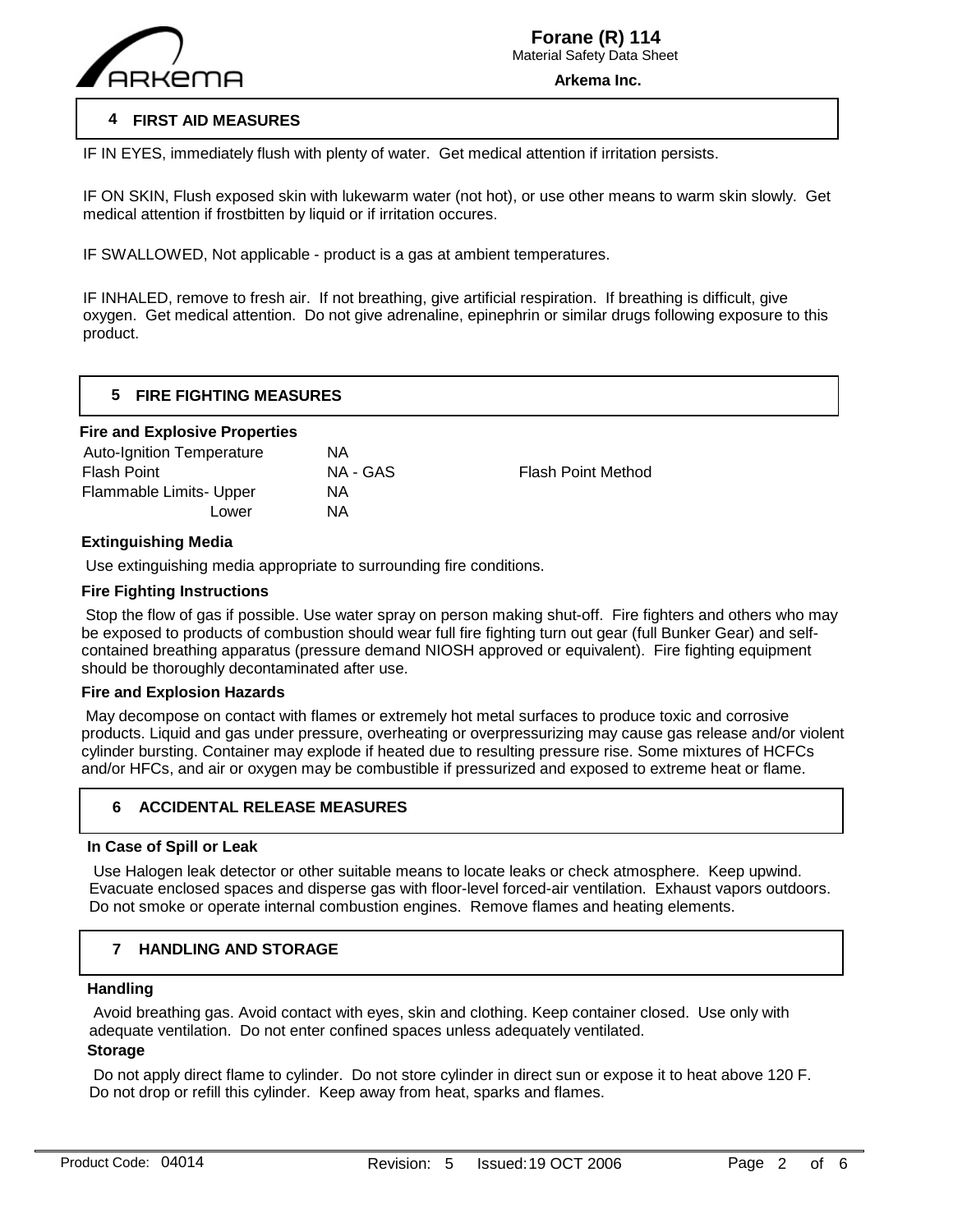

**Arkema Inc.**

## **8 EXPOSURE CONTROLS / PERSONAL PROTECTION**

#### **Engineering Controls**

 Investigate engineering techniques to reduce exposures below airborne exposure limits. Provide ventilation if necessary to control exposure levels below airborne exposure limits (see below). If practical, use local mechanical exhaust ventilation at sources of air contamination such as open process equipment.

#### **Eye / Face Protection**

Where there is potential for eye contact, wear chemical goggles and have eye flushing equipment available.

#### **Skin Protection**

 Wear appropriate chemical resistant protective clothing and chemical resistant gloves to prevent skin contact. Consult glove manufacturer to determine appropriate type glove material for given application. Rinse contaminated skin promptly. Wash contaminated clothing and clean protective equipment before reuse. Wash skin thoroughly after handling.

#### **Respiratory Protection**

 Avoid breathing gas. When airborne exposure limits are exceeded (see below), use NIOSH approved respiratory protection equipment appropriate to the material and/or its components (full facepiece recommended). Consult respirator manufacturer to determine appropriate type equipment for a given application. Observe respirator use limitations specified by NIOSH or the manufacturer. For emergency and other conditions where exposure limit may be significantly exceeded, use an approved full face positivepressure, self-contained breathing apparatus or positive-pressure airline with auxiliary self-contained air supply. Respiratory protection programs must comply with 29 CFR § 1910.134.

## **Airborne Exposure Guidelines for Ingredients**

| Exposure Limit                            |                                                                          | Value                                                                                                                                  |
|-------------------------------------------|--------------------------------------------------------------------------|----------------------------------------------------------------------------------------------------------------------------------------|
| Ethane, 1,2-dichloro-1,1,2,2-tetrafluoro- |                                                                          |                                                                                                                                        |
| ACGIH TWA                                 |                                                                          | 6990 mg/m3 1000 ppm                                                                                                                    |
| OSHA TWA PEL                              |                                                                          | 7000 mg/m3 1000 ppm                                                                                                                    |
|                                           | -Only those components with exposure limits are printed in this section. | -Skin contact limits designated with a "Y" above have skin contact effect. Air sampling alone is insufficient to accurately quantitate |

exposure. Measures to prevent significant cutaneous absorption may be required.

-ACGIH Sensitizer designator with a value of "Y" above means that exposure to this material may cause allergic reactions.

-WEEL-AIHA Sensitizer designator with a value of "Y" above means that exposure to this material may cause allergic skin reactions.

## **9 PHYSICAL AND CHEMICAL PROPERTIES**

| Appearance/Odor         | Colorless liquified gas with faint ether odor. |
|-------------------------|------------------------------------------------|
| pH                      | NE.                                            |
| <b>Specific Gravity</b> | 1.44 @ 30/0 C                                  |
| Vapor Pressure          | 27.26 PSIA @ 21 C/70 F                         |
| Vapor Density           | 5.9                                            |
| <b>Melting Point</b>    | NE.                                            |
| <b>Freezing Point</b>   | -94 C (-137 F)                                 |
| <b>Boiling Point</b>    | 3.8 C (38.8 F)                                 |
| Solubility In Water     | Slight                                         |
| <b>Percent Volatile</b> | 100                                            |
| Molecular Weight        | 170.9                                          |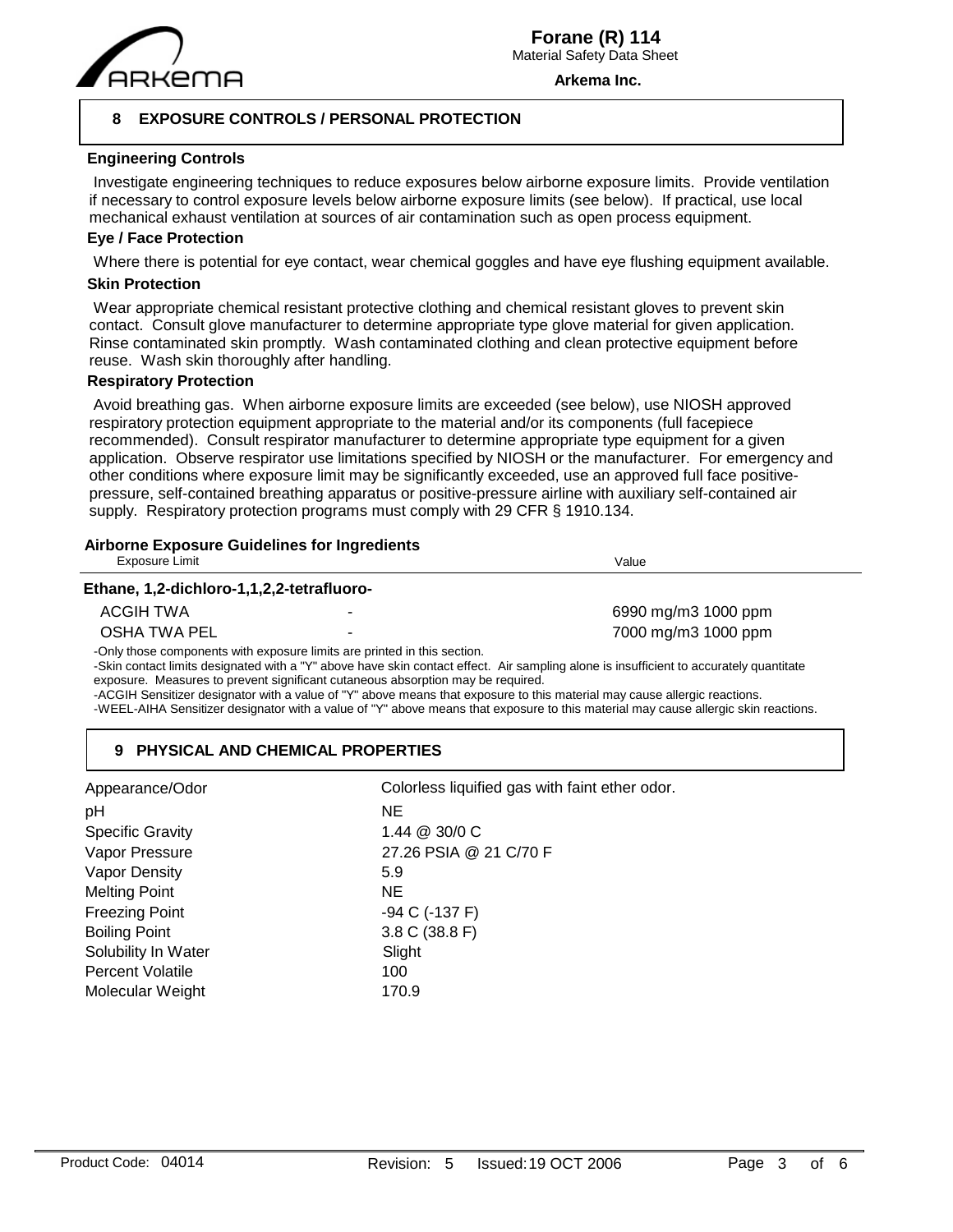

**Arkema Inc.**

## **10 STABILITY AND REACTIVITY**

## **Stability**

 This material is chemically stable under specified conditions or storage, shipment and/or use. See HANDLING AND STORAGE section of this MSDS for specified conditions.

## **Incompatibility**

Avoid contact with strong alkali or alkaline earth metals, finely powdered metals such as aluminum, magnesium or zinc and strong oxidizers, since they may react or accelerate decomposition.

## **Hazardous Decomposition Products**

Thermal decomposition products include hydrogen fluoride, hydrogen chloride, carbon monoxide, carbon dioxide and chlorine.

## **11 TOXICOLOGICAL INFORMATION**

#### **Toxicological Information**

#### Ethane, 1,2-dichloro-1,1,2,2-tetrafluoro-

Studies with human volunteers indicate that use of household aerosol products containing this material caused no adverse health effects. Following acute inhalation exposure, anesthesia, heart arrhythmia, reduced heart function, effects on blood pressure, bronchoconstriction, and other effects on the heart and respiratory system were observed in dogs, rats, mice and monkeys. Repeated inhalation exposure increased white blood cell counts and caused respiratory tract effects in rats and mice. Uncoordination, tremors and occasionally convulsions were observed in dogs following inhalation exposure. No adverse effects were observed in dogs following repeated inhalation exposure. Cardiac sensitization has been demonstrated in dogs exposed to chlorofluorocarbons including this material. Studies have shown that mixtures of chlorofluorocarbons may produce greater heart effects than caused by the individual compounds. Repeated oral dosing produced no adverse effects in rats. Skin irritation was the only effect observed in rats and rabbits following repeated skin applications. No birth defects were noted in the offspring of rats or rabbits exposed by inhalation to a mixture containing this material during pregnancy. No genetic changes were observed in tests using bacteria.

 Single exposure (acute) studies indicate: Oral - No More than Slightly Toxic to Rats (LD50 >2,250 mg/kg) Inhalation - Practically Non-toxic to Rats (4-hr LC50 600,000 ppm) Eye Irritation - Irritating to Rabbits Skin Irritation - Irritating to Rats

## **12 ECOLOGICAL INFORMATION**

#### **Ecotoxicological Information**

 Ethane, 1,2-dichloro-1,1,2,2-tetrafluoro-This material is practically non-toxic to Atlantic oyster embryos (48-hr LC50 >100 mg/l). The 192-hr LC50 for grass shrimp was 10% of saturation at 18C and the 96-hr LC50 for killifish was 34.9% of saturation at 18C.

## **Chemical Fate Information**

No data are available.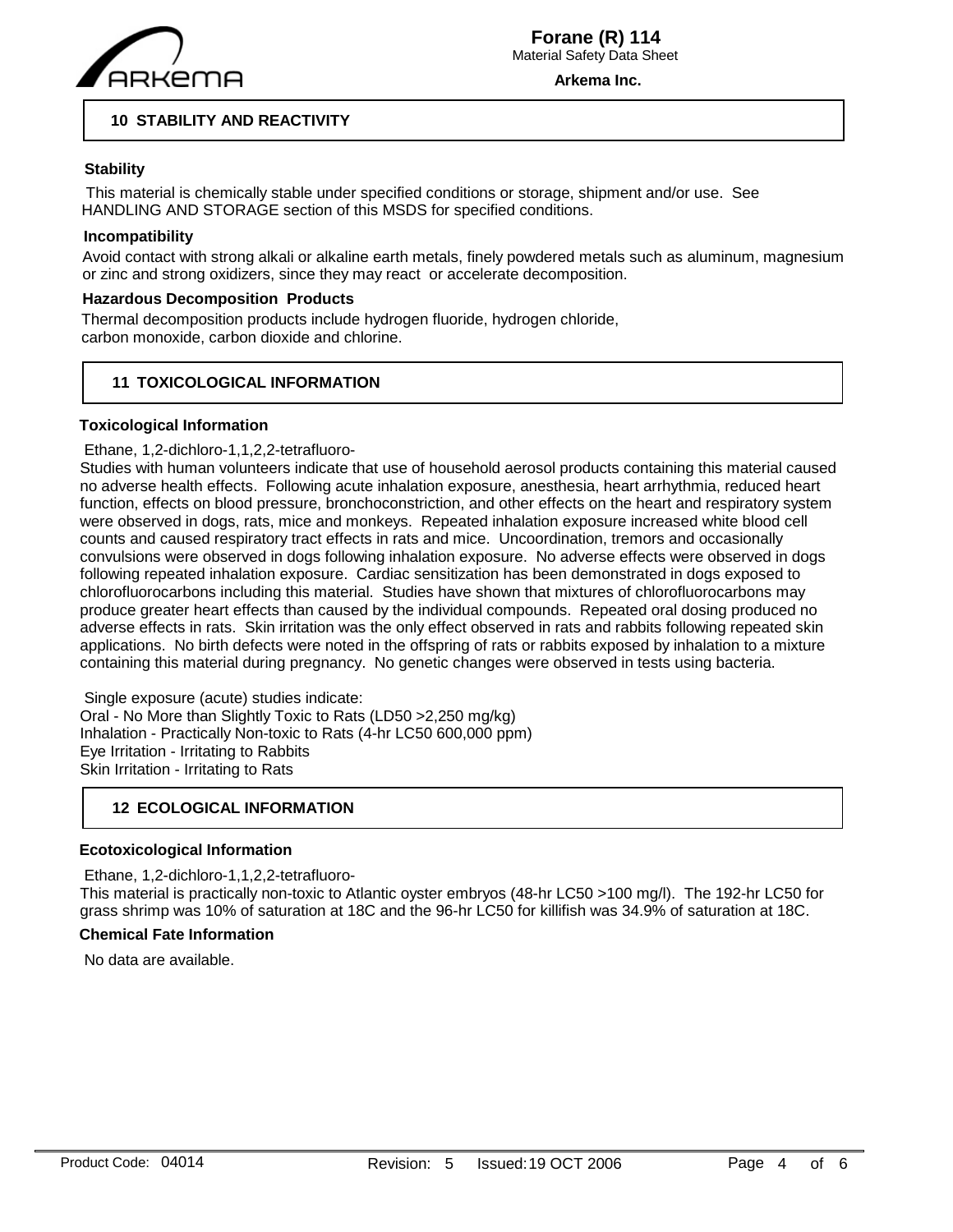

**Arkema Inc.**

## **13 DISPOSAL CONSIDERATIONS**

#### **Waste Disposal**

 Recover, reclaim or recycle when practical. Dispose of in accordance with federal, state and local regulations. Note: Chemical additions to, processing of, or otherwise altering this material may make this waste management information incomplete, inaccurate, or otherwise inappropriate. Furthermore, state and local waste disposal requirements may be more restrictive or otherwise different from federal laws and regulations.

## **14 TRANSPORT INFORMATION**

| DOT Name                  | 1,2 - Dichloro - 1,1,2,2 - tetrafluoroethane |
|---------------------------|----------------------------------------------|
| <b>DOT Technical Name</b> |                                              |
| <b>DOT Hazard Class</b>   | 22                                           |
| UN Number                 | <b>UN 1958</b>                               |
| <b>DOT Packing Group</b>  | PG NA                                        |
| RQ.                       |                                              |

| <b>15 REGULATORY INFORMATION</b> |                                                                            |   |
|----------------------------------|----------------------------------------------------------------------------|---|
|                                  | Hazard Categories Under Criteria of SARA Title III Rules (40 CFR Part 370) |   |
| Immediate (Acute) Health Y       | Fire                                                                       | N |
| Delayed (Chronic) Health N       | Reactive                                                                   | N |
|                                  | Sudden Release of Pressure                                                 | v |

The components of this product are all on the TSCA Inventory list.

#### **Ingredient Related Regulatory Information:**

| <b>SARA Reportable Quantities</b>         | CERCLA RO | SARA TPQ |
|-------------------------------------------|-----------|----------|
| Ethane, 1,2-dichloro-1,1,2,2-tetrafluoro- | ΝE        | NE       |

#### **SARA Title III, Section 313**

This product does contain chemical(s) which are defined as toxic chemicals under and subject to the reporting requirements of, Section 313 of Title III of the Superfund Amendments and Reauthorization Act of 1986 and 40 CFR Part 372. See Section 2

Ethane, 1,2-dichloro-1,1,2,2-tetrafluoro-

#### **Massachusetts Right to Know**

This product does contain the following chemicals(s), as indicated below, currently on the Massachusetts Right to Know Substance List.

Ethane, 1,2-dichloro-1,1,2,2-tetrafluoro-

## **New Jersey Right to Know**

This product does contain the following chemical(s), as indicated below, currently on the New Jersey Right-to-Know Substances List. Ethane, 1,2-dichloro-1,1,2,2-tetrafluoro-

#### **Pennsylvania Right to Know**

This product does contain the following chemical(s), as indicated below, currently on the Pennsylvania Hazardous Substance List. Ethane, 1,2-dichloro-1,1,2,2-tetrafluoro-

## **16 OTHER INFORMATION**